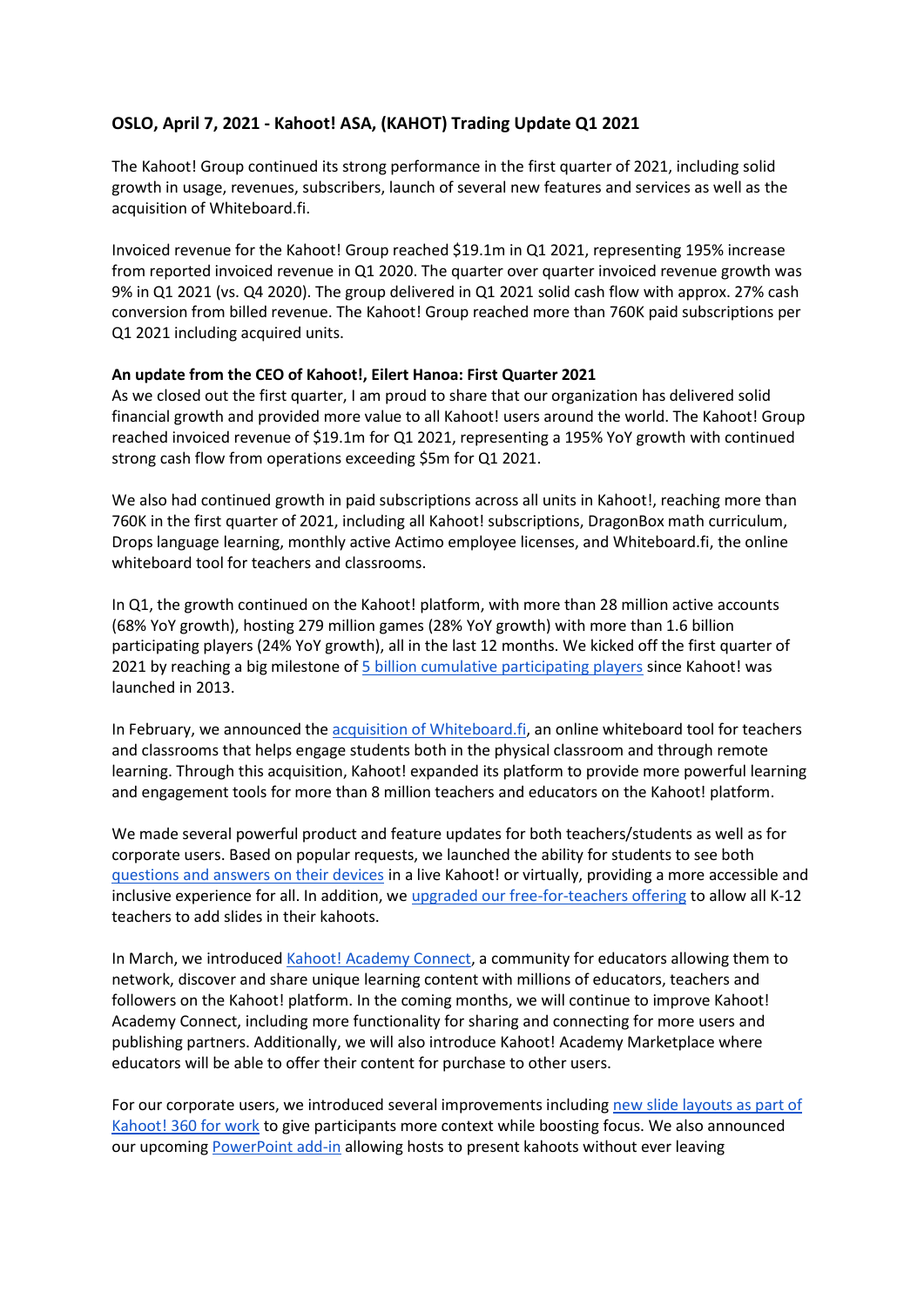PowerPoint's presenter view, giving hosts more opportunities to make their presentations more engaging and interactive, whether in-person or online.

Earlier in March, we hosted our [Kahoot! EDU Meetup: Spring edition](https://kahoot.com/blog/2021/03/19/kahoot-edu-meetup-spring-edition-takeaways/) where nearly 20,000 educators from all around the world joined us for the virtual professional development event to hear about educators' best practices, new features and exciting offerings for hybrid learning.

We launched our [collaboration with Google Search](https://kahoot.com/blog/2021/03/23/kahoot-google-search-practice-problems/), to bring Kahoot!'s engaging learning experiences to Google Search users worldwide. This collaboration allows anyone to discover and play math practice problems from Kahoot! Academy directly from the Google Search results page.

As part of our strategy to make Kahoot! even more accessible, relevant and intuitive for our global community, particularly for young learners, we launched two new languages, [German and Italian,](https://kahoot.com/blog/2021/03/24/kahoot-app-german-and-italian/) to the growing numbers of languages that the Kahoot! app now supports, including Spanish, French and Portuguese. The upcoming addition of language learning to the Kahoot! app will enable reading out questions and answers for self-study, supporting over 30 languages.

A [new report](https://kahoot.com/blog/2021/03/30/kahoot-brand-value-report/) from Interbrand estimated the strength of the Kahoot! brand, currently describing Kahoot! as "a platform and experience that users feel passionate about" and "there is a deeper sense of connection that users feel with Kahoot!" The report also shows that Kahoot!'s Global Brand Strength (one of three main criteria for brand value) is on par with the likes of long-established global brands such as YouTube, Nintendo and Sony.

Last but not least in an eventful first quarter of the year, Kahoot! reached another milestone as we started to trade on the [Oslo Stock Exchange main list](https://kahoot.com/blog/2021/03/18/kahoot-starts-trading-oslo-stock-exchange-main-list/) - being available to an even larger, global investor base with a passion for making learning awesome!

As we head into the second quarter, we will continue to launch new initiatives catering to all audiences, including our upcoming launch of [Zoom integration](https://kahoot.com/blog/2020/10/14/kahoot-zoom-new-integration-engagement-distance-learning-video-conferencing/) that will allow users to host and play Kahoot! games and presentations without ever leaving the Zoom meeting.

Finally, we look forward to launch [Kahoot! 360 Spirit](https://kahoot.com/business/products/enterprise/spirit/) during Q2, our first Employee Engagement offering on the Kahoot! platform, providing a complete solution for corporate learning, audience engagement, company culture and team spirit building, together with the upcoming Kahoot! Engage feature, blending the video conference into the Kahoot! at work experience.

Stay tuned for more exciting news in the coming months, making Kahoot! engage, inspire and connect professionals, educators and learners on digital platforms and when returning to schools and workplaces, to make learning awesome!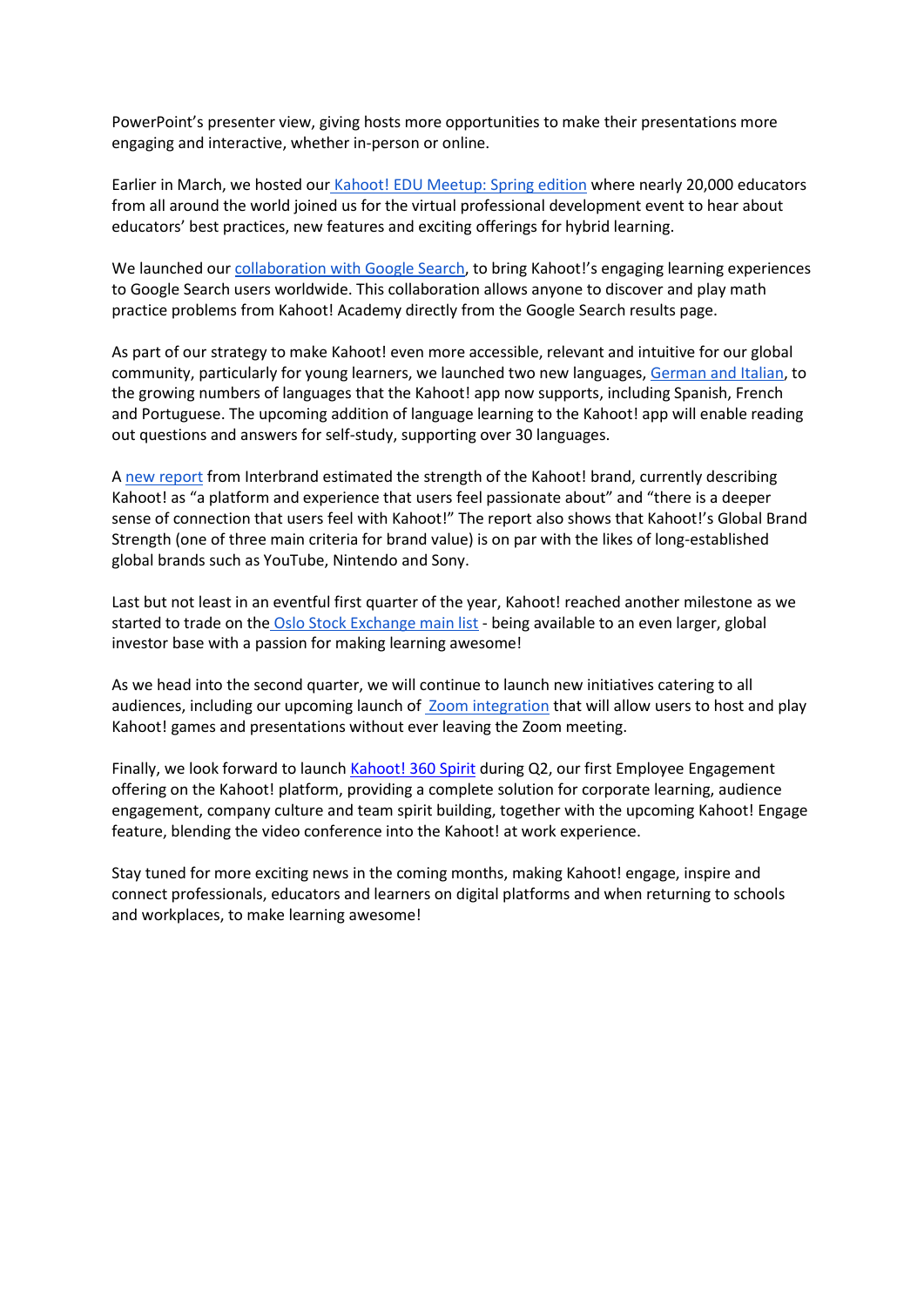### **Highlights Q1 2021**

- The user growth on the Kahoot! platform continued with more than 28m active accounts in the last twelve months (68% YoY growth). Number of hosted games in the last twelve months was 279m (28% YoY growth) with more than 1.6bn participants (24% YoY growth).
- Kahoot! launched several new features and editions for all three main categories (at Work, at School and at Home), contributing to the growth of both free and paid users in the quarter.
- Announced and completed the acquisition of Whiteboard.fi, an online whiteboard tool for teachers and classrooms that helps engage students both in the physical classroom and through remote learning.
- Kahoot! Group reached more than 760K paid subscriptions in Q1 2021, an increase of 85K from Q4 2020, whereof 44K are Kahoot! licenses. The YoY growth including acquisitions, was 277% (approx. 560K) per Q1 2021 vs. Q1 2020.
- Kahoot! Group Q1 2021 subscription categories: 255K Work (including 131K active Actimo employee), 275K School (including 6K Whiteboard), and 230K Home and Study (including 48K DragonBox math curriculum and 130K Drops language learning)
- Invoiced revenue for the Kahoot! Group for Q1 2021 reached \$19.1m, compared to \$6.5m in Q1 2020 as reported, representing 195% YoY growth. The quarter-over-quarter invoiced revenue growth was 9% in Q1 2021 vs. Q4 2020.
- The Kahoot! Group expects EBITDA for Q1 2021 (not including share-based compensation expenses and related payroll taxes, acquisition related expenses and listing cost preparations) to exceed \$3.5m, representing more than 20% EBITDA margin.
- The Kahoot! Group customer base ARR (Annual Recurring Revenue) as of 31.03.2021 reached \$69m, vs. \$18m per 31.03.2020.
- The Kahoot! Group had positive cash flow from operations exceeding \$5m in Q1 2021, compared to \$1.1m in Q1 2020.
- Cash and cash equivalents as of 31.03.2021 were \$254m. The company has no interest-bearing debt.

## **Forward looking statement**

For the first half year 2021, the Kahoot! Group expects invoiced revenues to exceed \$40m. For the full year 2021, the Kahoot! Group reiterates the ambition to reach \$90-100m in invoiced revenues with continued solid positive cash flow from operations and one million paid subscriptions. In addition, the company will explore the opportunity for a secondary listing during 2021.

The full Q1 2021 report is scheduled for release on May 6, 2021.

The information contained in this statement has not been audited and may be subject to change.

Please see Kahoot! News on kahoot.com/news to stay up to date on company news and updates.